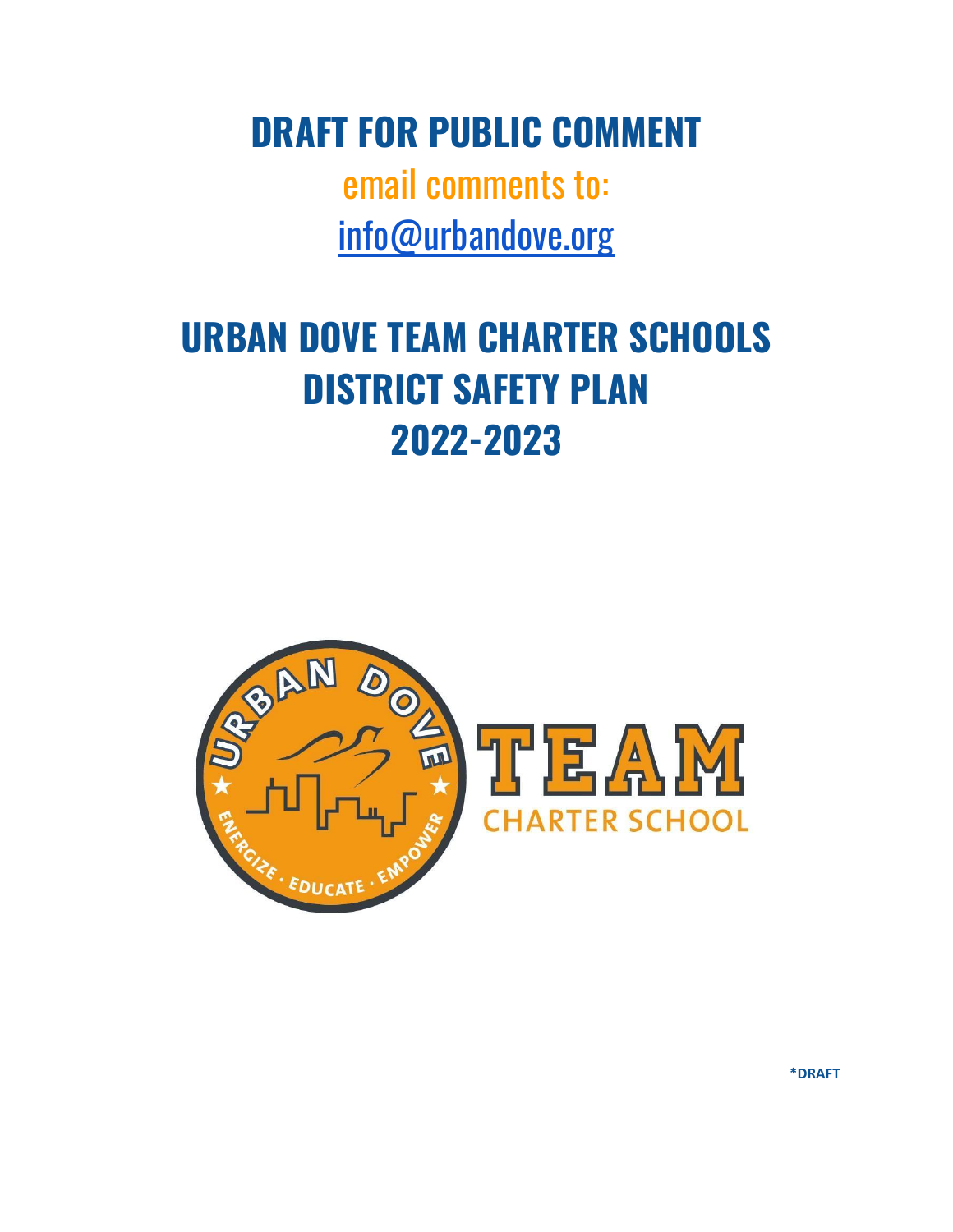## **PART ONE: DISTRICT WIDE SAFETY PLAN**

## **INTRODUCTION**

Emergencies in schools must be addressed in an expeditious and effective manner. Schools are at risk of acts of violence, natural, and manmade disasters. To address these threats, the State of New York has enacted the Safe Schools Against Violence in Education (SAVE) law. Project SAVE is a comprehensive planning effort that addresses prevention, response and recovery with respect to a variety of emergencies in schools.

Charter Schools are considered districts in and of themselves. Therefore, even as just one school with just one building, Charter Schools are required to have both District and Building Level Project SAVE School Safety Plans. This document is Urban Dove Team Charter Schools' (UD Team Network) combined District-wide Project SAVE School Safety Plans—with the confidential details of the Building Level Plan included as a separate Appendix for each school (Bronx and Brooklyn).

UD Team Schools supports the Save Legislation, and intends to engage in a robust planning process as soon as it is practicable. This planning process will include meetings with parents, local police, security, School faculty and staff, and students to request participation in creating the plan, and feedback in reviewing the final plan. All constituencies will have full access for input.

The UD Team School Safety Plan was developed by the UD Team Building Response Team-which includes students, family, staff, and local emergency agencies.

Our goal in creating and implementing our School SAVE Safety Plan are:

- To create an atmosphere and set of practices that prevent violence or unsafe conditions
- To create/implement a plan that will minimize the effects of serious violent incidents and emergencies
- To have an effective response plan for all predictable safety concern situations
- To produce a document that can be used as the basis for informing and training all school constituencies in regard to keeping our school safe.

Plans will be produced for the following (multi-hazard) situations: Fire, Intruder Alert, Bomb scare, Medical Emergency, Gas Leak, Civil Disturbance and will include plans for Rapid Dismissal.

#### Key School Data:

|               | <b>UD Team Brooklyn</b>                     | <b>UD Team Bronx</b>                   | <b>Urban Dove CMO</b>                                          |
|---------------|---------------------------------------------|----------------------------------------|----------------------------------------------------------------|
| Address       | 1256 East 21st Street<br>Brooklyn, NY 11210 | 671 Prospect Avenue<br>Bronx, NY 10455 | 21-21 41st Avenue Suite<br>$2-D$<br>Long Island City, NY 11101 |
| Phone         | 718-783-8232                                | 718-682-3775                           | 212-244-2131                                                   |
| Email         | brooklyn@urbandove.org                      | bronx@urbandove.org                    | lic@urbandove.org                                              |
| School Leader | Christopher Barfield                        | <b>Sharon Ajuvalasit</b>               | Jai Nanda                                                      |
| Student Count | 305                                         | 305                                    | N/A                                                            |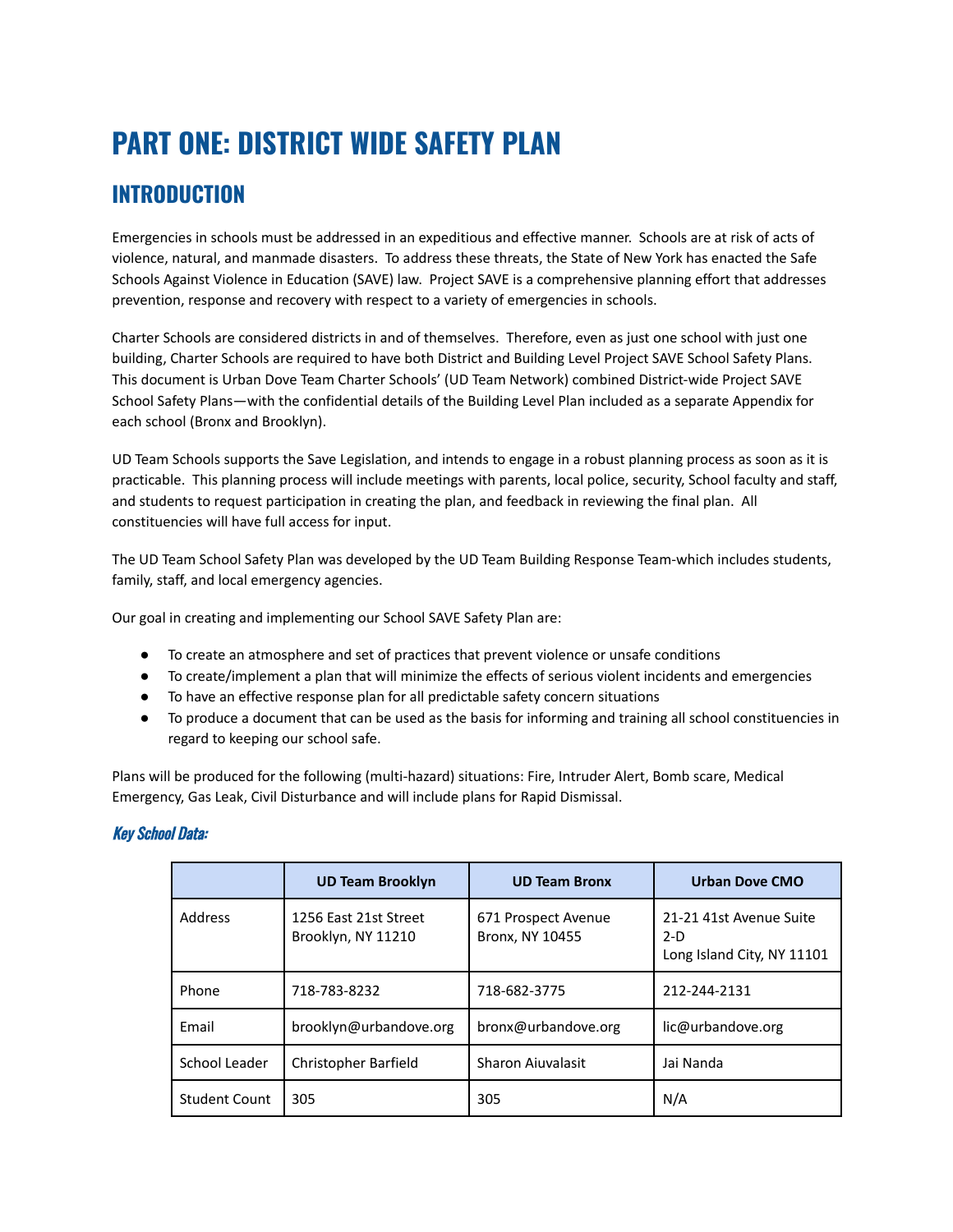| <b>Staff Count</b> | רי           | ÷          | 1 F        |
|--------------------|--------------|------------|------------|
|                    | $\epsilon$   | ←          | ᅩ          |
| Transportation     | <b>I MTA</b> | <b>MTA</b> | <b>MTA</b> |

## **SECTION I GENERAL CONSIDERATIONS AND PLANNING GUIDELINES**

#### **PURPOSE**

The UD Team School Safety (SAVE) Plan has been developed pursuant to Commissioner's Regulation 155.17. At the direction of the Board of Directors of UD Team (the 'Board'), a UD Team School Safety Team was created and charged with the development and maintenance of a UD Team School Safety Plan ('Plan'). This Plan includes input from parents, students, staff, and school safety and other personnel.

The Plan was developed by the Building Response Team (BRT) through a series of meetings attended by constituencies outlined above, following Safety Plan guidelines distributed by NYSED. The BRT will review emergency response plans with security professionals and consult with other schools with high quality SAVE plans to ensure feasibility and thoroughness.

Our goal in creating this plan is to ensure the maximum safety of all students and staff at our school through careful and well thought through planning. We will conduct table-top and actual drills of included plans to facilitate organized and effective use of these plans in the case of an actual emergency.

#### CONCEPT OF OPERATIONS

The initial response to all emergencies at UD Team will be by the Core Building Response Team. Upon activation of the Core BRT local emergency officials and the Board of Directors will be notified as appropriate. Efforts may be supplemented by county and state resources through existing protocols as required.

The Core BRT will also serve as the Emergency Response Team and Post Incident Response Team.

#### SCHOOL SAFETY PLAN

The UD Team Building Response Team is comprised of, but not limited to, representatives from the Board of Directors, Administration, Parents, Students, Faculty, School safety personnel, and other school personnel as

The UD Team Building Response Teams are composed of, but not limited to, representatives from the Board of Trustees, Leadership, Staff, Students, Families, and Community Agencies. Within the Building Response Team is a Core School Safety Team that will coordinate the preparation and maintenance of the School Safety Plan, and in the case of an incident, serve to provide initial assessment and coordination of the full team as required. The UD Team BRT Leader, along with the Core School Safety Team (Special Needs coordinator, Incident Assessor, Emergency Officer, Assembly Point Coordinator and Reporter) will be the main decision making body in the event of an emergency. All school-wide emergencies (Fire, intruder, bomb threat, etc.) should be immediately reported to the office of UD Team School Leader. If time permits, the School Safety Core Team will convene to determine an appropriate course of action. Should events require an immediate response, emergency action authority resides with the School Leader or official designee.

#### ACCESS TO FLOOR PLANS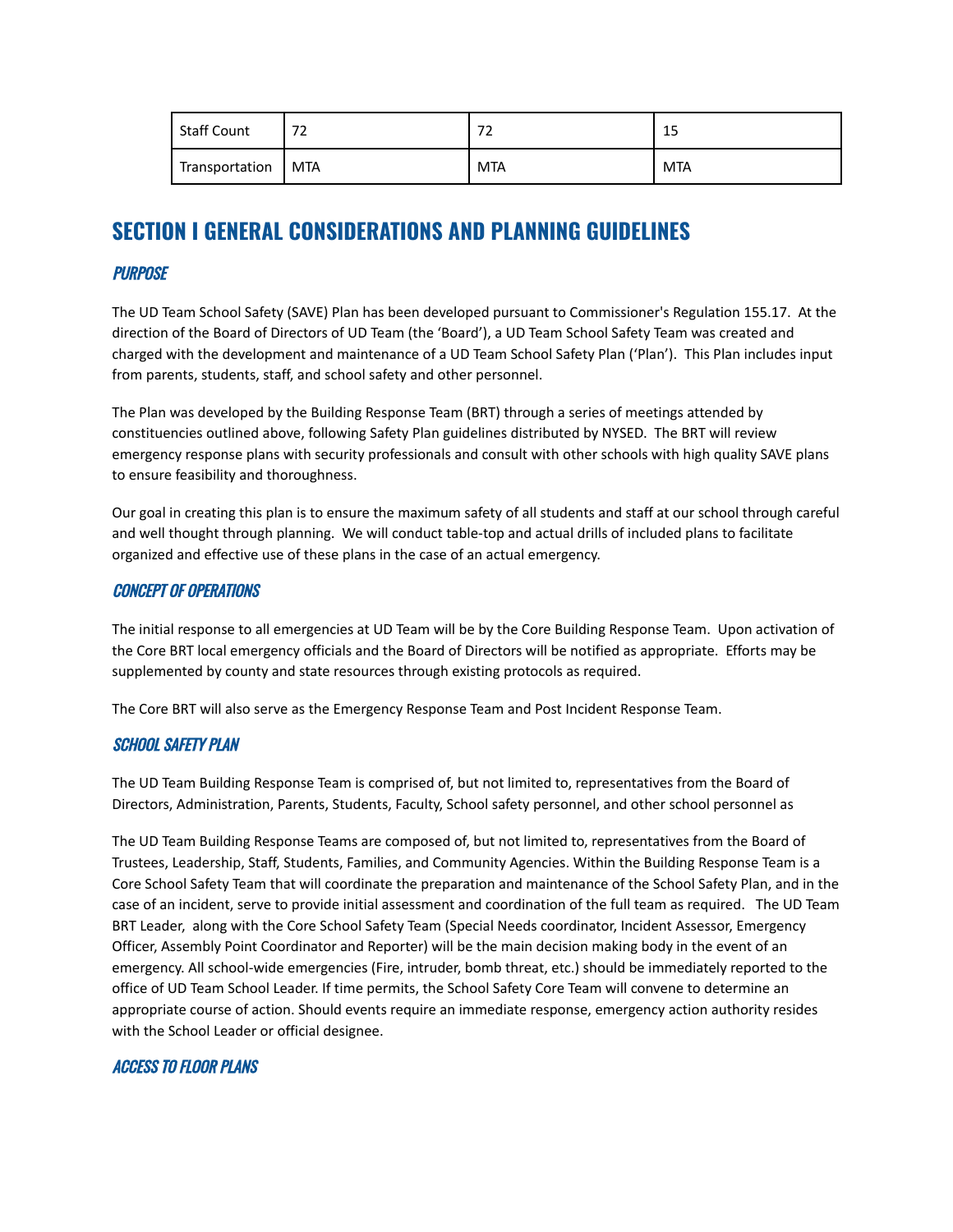A set of floor plans and a diagram indicating School Evacuation sites and the routes students/staff will take to these sites will be provided to local emergency response agencies as part of the BRT Planning process. Every member of the BRT will have a copy of floor plans and evacuation route maps, and a copy of each will be included in the official BRT Binder (maintained by the Operations Manager, and kept in the Main Office).

#### PLAN REVIEW AND PUBLIC COMMENT

Pursuant to Commissioner's Regulation Section 155.17(e)(3), a summary of this Plan was made available for public comment at least 30 days prior to its adoption. We included representatives of all key School constituents and interested parties in the development and review of this plan, including a review at our first PTA Meeting. The Plan was formally adopted by the Board. To ensure student safety, the plan will be considered 'in effect' until such time as a full public review can be conducted and the Plan approved. After 2012, the required annual review will be completed on or before July 1 of each year after its adoption by the UD Team Board of Directors.

In accordance with the August 2011 Amendment to Section 155.7, certain sections of our Safety Plan with response action detail and private contact information will remain confidential and shall not be subject to disclosure under Article 6 of the Public Officers Law or any other provision of law, in accordance with Education Law Section 2801-a. Full copies of the Building-Level Emergency Response Plan will be supplied to both local and State Police within 30 days of adoption.

The Plan will be reviewed periodically during the year and will be maintained by the Core BRT.

## **SECTION II RISK REDUCTION/INTERVENTION STRATEGIES**

#### PREVENTION/INTERVENTION STRATEGIES

UD Team believes strongly in the wisdom of implementing violence prevention and intervention protocols as a primary means of ensuring student/school safety. These protocols take the form of Prevention Programs, Building Personnel Training, Drills/Exercises/ Student Training, School Security Policies and Protocols, Coordination with Local Emergency Officials, and Maintenance of Educational Agency contact information as per the below:

#### PREVENTION PROGRAMS

- Programs: anti-bullying programs, violence prevention meetings, conflict resolution sessions and peer mediation, mentoring programs, forums for students concerned about bullying/violence, establishing anonymous reporting mechanisms for school violence/ bullying.
- UD Team will also create a positive, safe learning environment for students by implementing a community service program and by creating school schedules that minimize potential for conflicts or altercations.

#### BUILDING PERSONNEL TRAINING

- In preparation for planning and executing drills, the Building Response Team will review information/guidance on the NYSED and New York State Center for School Safety websites as well as Safety Plans from other schools.
- When hiring school safety/security personnel, the School will ensure all personnel have the appropriate background (experience and training) to fulfill their role, including training in how to de-escalate potentially violent situations.
- The School will review the details of its Safety Plans with all faculty and staff prior to school opening (including all plan logistics, roles and responsibilities, and back up plans), ensuring all are clear on all roles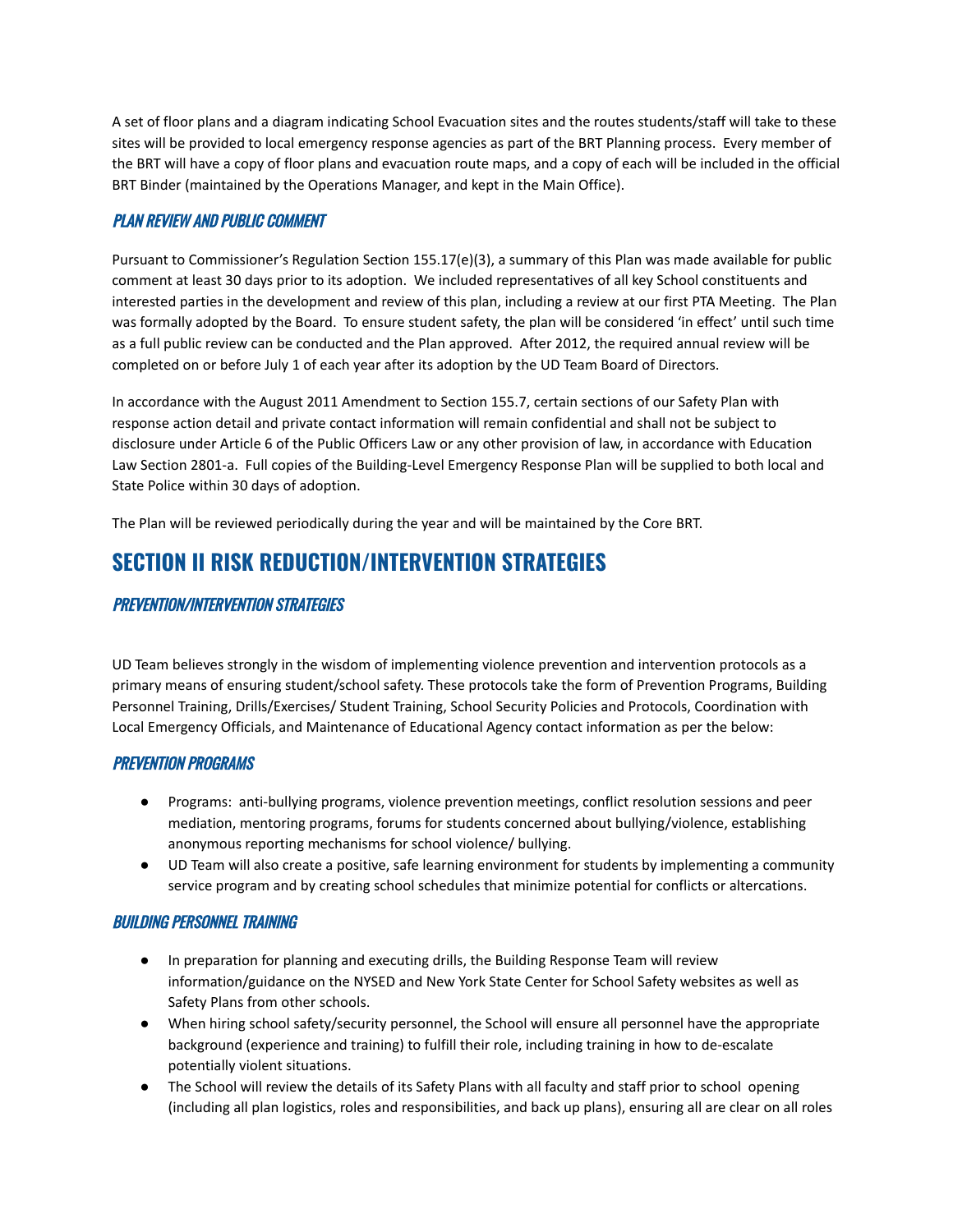and responsibilities as well as logistics. Staff will sign off on having reviewed and understood School Safety Plans.

- At least one Safety Team member will attend school safety training offered by the NYC DOE and share learning with the entire School Safety Team.
- Two members of the UD Team Safety Team will take CPR and AED training.
- UD Team staff members will take Violence Intervention training

#### DRILLS / EXERCISES/ STUDENT TRAINING

- The BRT will conduct 'tabletop' exercises playing through the execution of each of our multi-hazard plans using an actual school and neighborhood layout diagram.
- The School will review all emergency response plans with students within the first 2 weeks of school, to ensure all students understand expectations for their action/behavior and that of the entire school community.
- The School will conduct mandated actual safety drills that test components of the School Safety Plan. These drills will be conducted in coordination with local emergency response and preparedness officials, as follows: The School will schedule the dates and times of drills with local officials;

#### IMPLEMENTATION OF SCHOOL SECURITY POLICIES AND PROTOCOLS

School Safety/Security roles at UD Team are expected to be as follows:

- School Security: 1 dedicated security guard, located as follows:
	- At start and end of the school day there will be a security guard at the front door
	- During the school day, a security guard will be located at the front door
- Hall monitors: Operations Assistants, Staff and Leadership will monitor hallways before and after school, and during class change times.

Other School safety protocols include:

- Only the front door of the school will be open at the start of day.
- All school visitors will be required to show identification upon entering the school building, and to wear a visitor tag while in the school.
- The School will have security cameras located at the front entrance and throughout the building.
- The School will have Student and Staff ID cards.
- There will be a security audit conducted within the first 2 months of the school year.
- All staff members will be provided with Two-Way Radios to use in the event of an emergency drill or actual occurrence to ensure a means of communication.

#### COORDINATION WITH EMERGENCY OFFICIALS

The Director of Operations (building Response Team Lead) will contact local emergency officials to review Emergency procedures, to verify contact protocols and information, and to coordinate their involvement in School Safety drills.

#### MAINTENANCE OF VITAL EDUCATION AGENCY INFORMATION

An updated School Staff contact list (with cell phone numbers) will be maintained by the Operations Manager and placed within the School "Emergency/Safety' Binder. This binder will also contain: a list of all local emergency contact names and numbers (police, fire, hospital, Board Members, local officials), Emergency Contact Information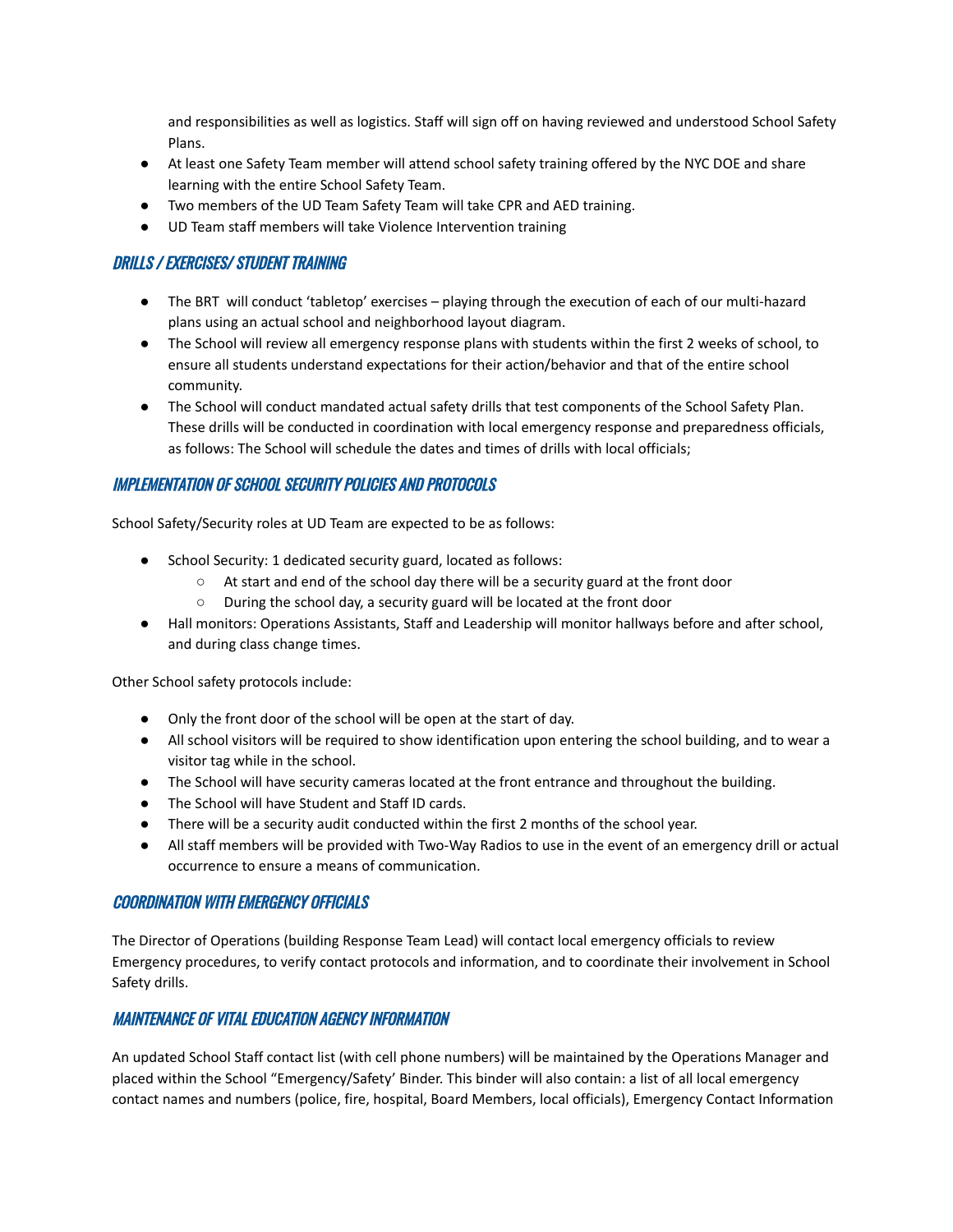for all school staff, and a sheet with the demographics of the school (number of students, number of staff, organization chart for the school). Next to that binder will be a 'Student Emergency Contact Binder' with Emergency Contact sheets for each student.

#### EARLY DETECTION OF POTENTIALLY VIOLENT BEHAVIORS

Expert guidelines for the early detection of potentially violent behaviors will be disseminated to all school staff in August as part of the School Safety Plan review. These Guidelines will be given to Parents in late August/early September at the start of school parent conferences. An age appropriate version of the guidelines will be discussed with students within the first month of school as part of the Anti-Bullying section of the School Advisory Program.

#### HAZARD IDENTIFICATION

Through a walk-through and in consultation with local police and School Security staff, as part of developing the School Safety Plan, the School Safety Team identified the following potential emergency sites and situations:

| <b>Potential Emergency</b><br><b>Site</b>                                                                       | <b>Related Potential Emergency</b><br><b>Situation</b>                        |
|-----------------------------------------------------------------------------------------------------------------|-------------------------------------------------------------------------------|
| School Building (particularly in<br>stairwells, gym, cafeteria, and<br>bathrooms)                               | Student Confrontation; Medical Emergency;<br>Intruder                         |
| Athletic Fields and Private SBYD<br>Facilities (Prospect Park; Von<br>King; Salvation Army; Basketball<br>City) | Student Confrontation; Medical Emergency;<br>Intruder                         |
| MTA Bus/Train                                                                                                   | Student Confrontation; Medical Emergency;<br>Intruder, Motor Vehicle Accident |
| <b>Private Buses</b>                                                                                            | Student Confrontation; Medical Emergency;<br>Intruder, Motor Vehicle Accident |
| Off-site Field Trips                                                                                            | Student Confrontation; Medical Emergency;<br>Intruder                         |

## **SECTION III: RESPONSE**

#### *ASSIGNMENT OF RESPONSIBILITIES*

The chain of command at UD Team in the case of emergencies is as follows:

- 1. School Leader
- 2. Director of Operations
- 3. Director of Youth Development

#### CONTINUATION OF OPERATIONS

- In the event of an emergency, the Director of Operations will serve as Incident Commander. The School Incident Commander may be replaced by a member of the local emergency response team
- A relinquishing command, the School Leader or designee may be asked to serve a support role as part of a Unified Incident Command, if established, by the local emergency response agency.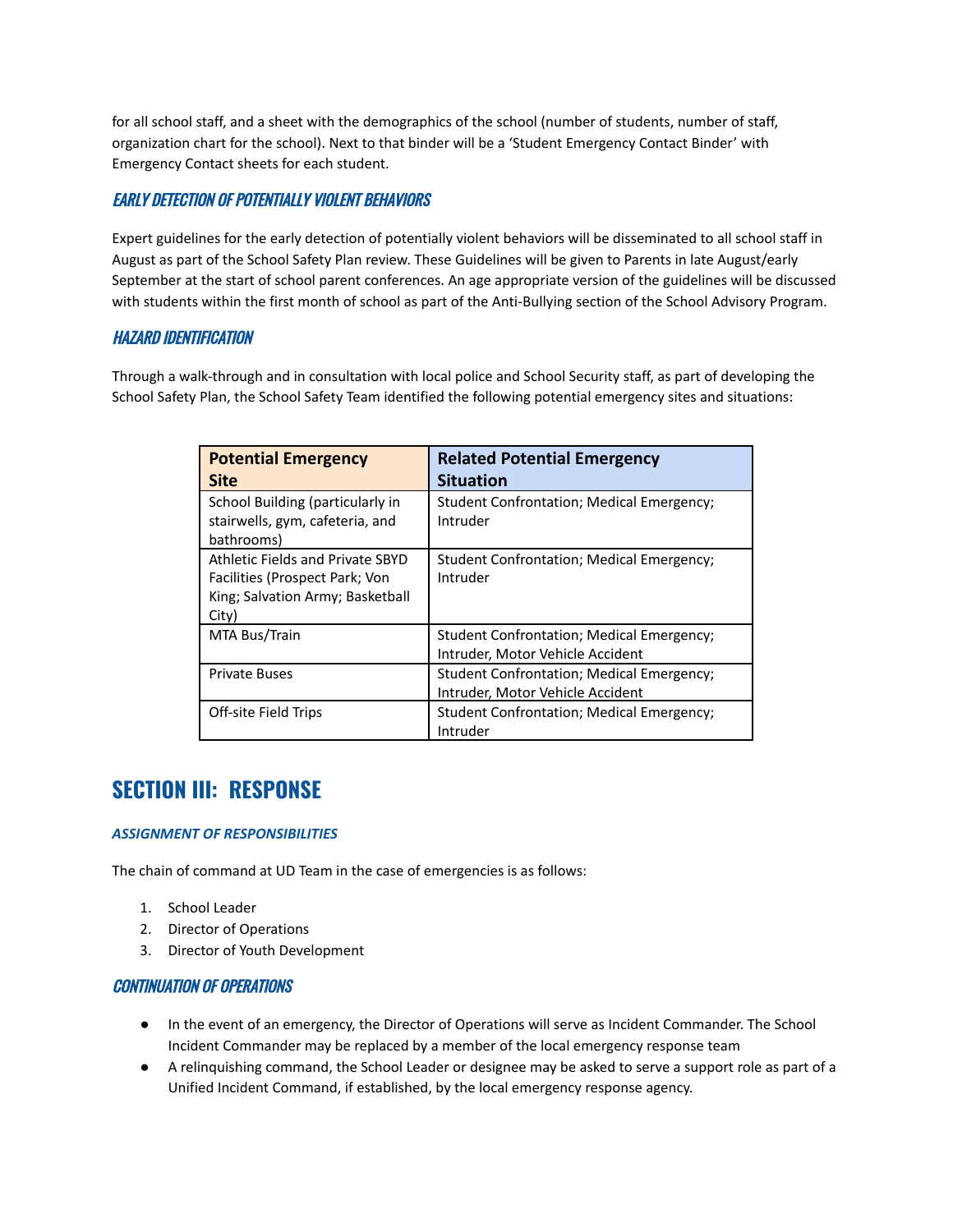● The school will follow the Chain of Command outlined above to ensure continuity of operations.

#### NOTIFICATION AND ACTIVATION (INTERNAL AND EXTERNAL COMMUNICATIONS)

In the event of an emergency, the following internal and external communications systems will be utilized as makes most sense at the time:

- School Phone system
- Cell Phones of School Safety Team and staff
- Walkie-Talkies (supplied to School Safety Team members)
- Bull Horns
- Whistles
- Email
- Text messaging
- Local media

Standard notification protocol will be for:

- Notification of an incident or hazard development to the School Leader as soon as possible following its detection
- In the event of an emergency, the School Leader or BRT Lead will notify all building occupants to take appropriate protective action

Also - upon the occurrence of a violent incident, the School Leader will contact the appropriate local law enforcement officials. A list of local law enforcement officials and contact information will be maintained in the School "Emergency/Safety' Binder in the Main Office. The School Leader will also have a soft copy of this document on file, and a hard copy in their office.

In the event of disaster or violent act, as necessary the School Leader will also notify the Board of Directors via phone, and all staff via walking to classrooms if immediate communication is required, or via conducting an emergency staff meeting if the situation does not require immediate communication.

As necessary, the School will notify parents of a violent incident or early dismissal through use of the One Call System and/or email/ and/or an Advisory phone chain (faculty member calls all parents within their Advisory). Parent contact information will be maintained on Student Emergency Contact forms, and with a school-wide email group. The One Call System will also be maintained with current family/parent/guardian contact information.

Note – Families will be instructed in the Family/Student Handbook as to where to find update information and contact numbers for the school in the event of any emergency situation.

Note that an updated School Staff contact list (with cell phone numbers) will be maintained by the Office Manager and placed within the School "Emergency/Safety' Binder. This binder will also contain: a list of all local emergency contact names and numbers (police, fire, hospital, Board Members, local officials), Emergency Contact Information for all school staff, and a sheet with the demographics of the school (number of students, number of staff, organization chart for the school). Next to that binder will be a 'Student Emergency Contact Binder' with Emergency Contact sheets for each student.

#### SITUATIONAL RESPONSES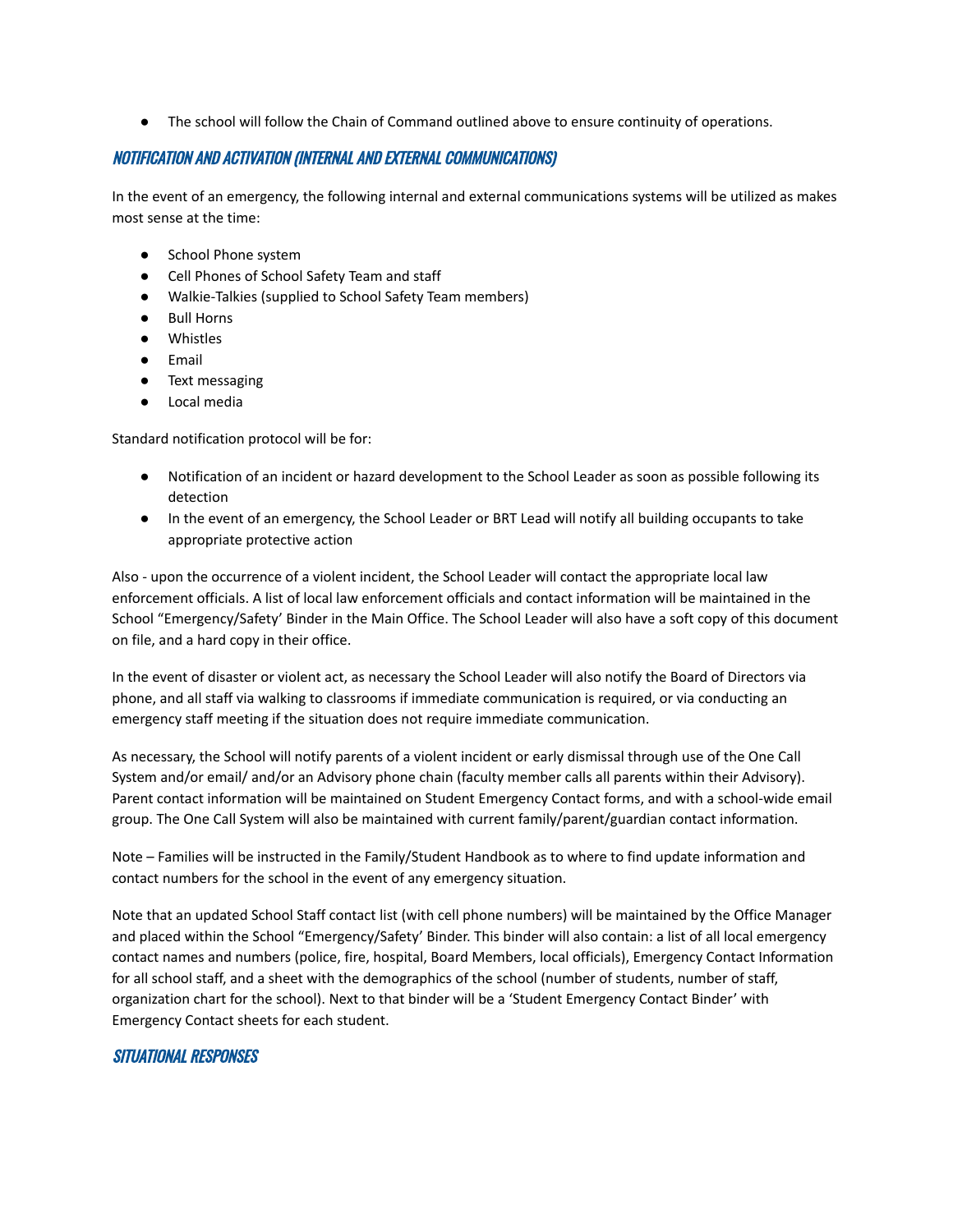Plans are in place, and detailed in the appended, separate Building Level Response Plan document for:

- Multi-Hazard Response
- Fire
- Intruder in the Building
- Medical Emergency
- Threat of Violence (by student, staff, visitor, other)
- Explosive/ Bomb Threat
- Hostage/ Kidnapping
- Civil Disturbance
- School Bus Accident
- Gas Leak
- Hazardous Material
- Biological Threat
- Radiological Threat
- Epidemic

The school will also provide violence de-escalation and early warning sign identification training to all staff within the first month of school.

#### RESPONSE TO ACTS OF VIOLENCE

The below plan is in keeping with the School's Zero Tolerance Policy for School Violence. In the event of actual violence by any member of the school community or person on school grounds the School will follow the procedure below:

- Injured parties will be taken care of
- Offending individual will be contained
- School Leader, in consultation with the Director of Student Support and Director of Operations, will determine the level of threat
- As required:
	- The immediate area of the act will be isolated and/or evacuated
	- Lockdown procedures will be activated
	- Local law enforcement agencies will be notified
- Situation will be monitored and response adjusted as necessary
- As necessary
	- Initiate early dismissal
	- Initiate shelter or evacuation procedures

#### PROTECTIVE ACTION OPTIONS

| <b>Situation</b>           | Plan |                                                                        |
|----------------------------|------|------------------------------------------------------------------------|
| <b>School Cancellation</b> | ٠    | Monitor situation that may warrant school cancellation (School Leader) |
|                            | ٠    | Make cancellation determination                                        |
|                            | ٠    | Inform Families/Students                                               |
|                            | ٠    | Inform Staff                                                           |
|                            | ٠    | Inform Board                                                           |
|                            | ٠    | As necessary, inform other parties (e.g. shared school)                |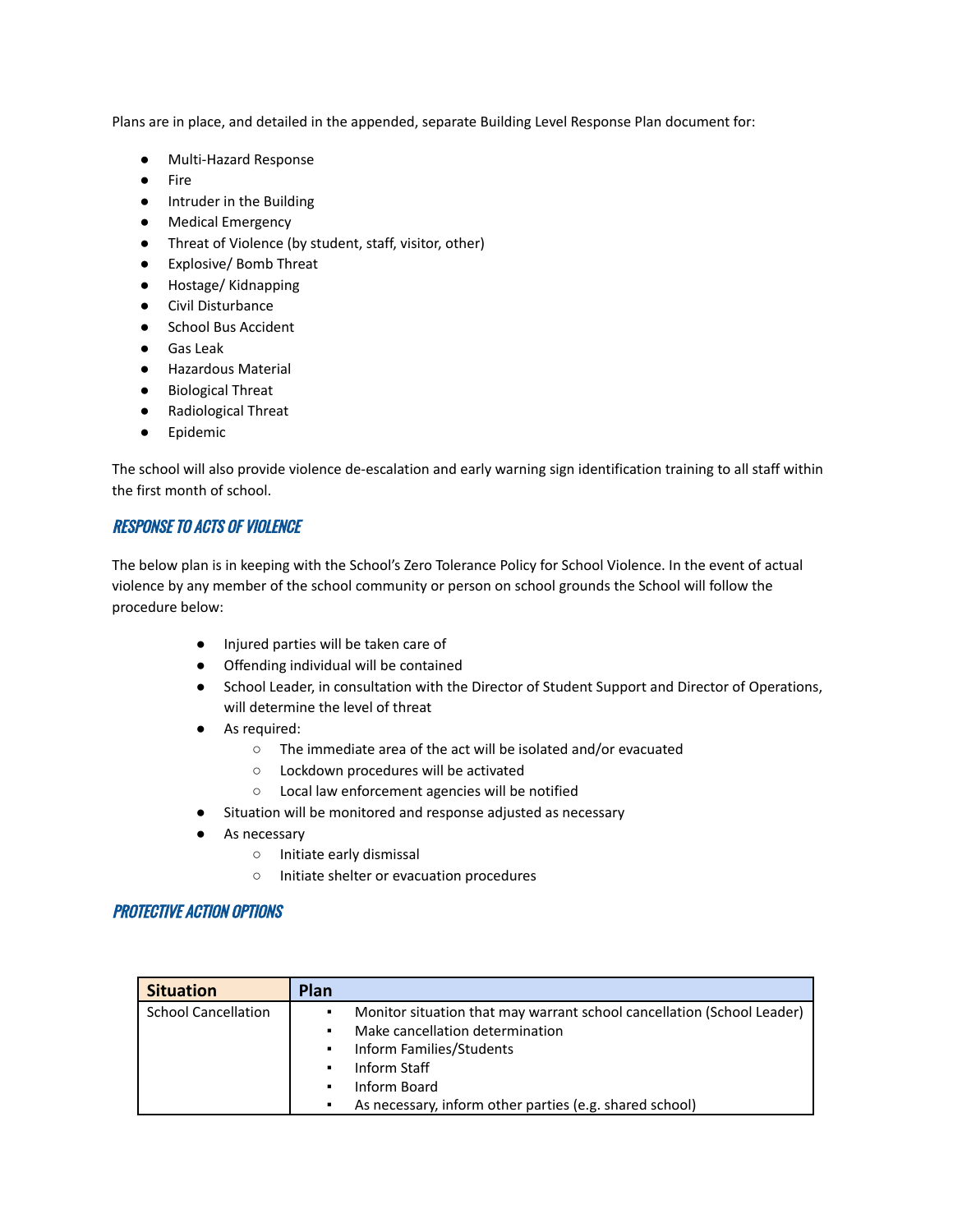| Early Dismissal                                          | Monitor situation that may warrant early dismissal (School Leader)<br>٠<br>Make early dismissal determination<br>٠<br>Agree time to send early dismissal signal (intercom)<br>٠<br>Contact Transportation providers and make required arrangements<br>٠<br>Inform Families/Students<br>٠<br><b>Inform Staff</b><br>٠<br>Retain appropriate school personnel on site until all students have<br>٠<br>been returned home/picked up                                                                                                                                                                                                                            |
|----------------------------------------------------------|-------------------------------------------------------------------------------------------------------------------------------------------------------------------------------------------------------------------------------------------------------------------------------------------------------------------------------------------------------------------------------------------------------------------------------------------------------------------------------------------------------------------------------------------------------------------------------------------------------------------------------------------------------------|
| Evacuation (before,<br>during and after<br>school hours) | Determine level of threat<br>٠<br>Contact Transportation providers and provisionally make required<br>٠<br>arrangements<br>Clear all evacuation routes and sites<br>٠<br>Evacuate staff and students to prearranged evacuation site<br>٠<br>Account for all students and staff populations. Report any missing<br>٠<br>persons to School Leader<br>Make determination regarding early dismissal<br>٠<br>If dismiss early, contact families/transportation providers for pick up<br>٠<br>Ensure adult/continued school supervision/security<br>٠<br>Retain appropriate school personnel on site until all students have<br>٠<br>been returned home/picked up |
| Movement to<br><b>Sheltering Sites</b>                   | Determine level of threat<br>٠<br>Confirm sheltering location, depending on nature of incident<br>٠<br>Evacuate staff and students to pre-arranged sheltering site<br>٠<br>Account for all students and staff populations. Report any missing<br>٠<br>persons to School Leader<br>Make determination regarding early dismissal<br>٠<br>If dismiss early, contact families/transportation providers for pick up<br>٠<br>Ensure adult/continued school supervision/security<br>٠<br>Retain appropriate school personnel on site until all students have<br>٠<br>been returned home/picked up                                                                  |

All of the above will be done in cooperation with local emergency responders.

For all Situations:

- Parents The School Leader will determine if and when parents need to be informed, and will do the informing. This will be done in consultation with the leadership team.
- Media –The School Leader will determine if and when the media needs to be informed, and will do the informing. This will be done in consultation with the Board and CMO, Urban Dove.
- The Building Response Team will convene within 48 hours of an event to conduct a Situation Debrief/Post Mortem. The Debrief process will include soliciting input from other school constituencies as follows: School Leader asks for feedback from faculty and students (as appropriate), School Leader asks for feedback from other school constituencies (staff, security staff, etc.). The results of this debrief will inform future plan updates.

#### ARRANGEMENTS FOR OBTAINING EMERGENCY ASSISTANCE FROM LOCAL GOVERNMENT

As necessary, the School Leader will request assistance from emergency services organizations and local government agencies. Contact names and numbers will be maintained in the School Emergency/ Safety Plan Binder.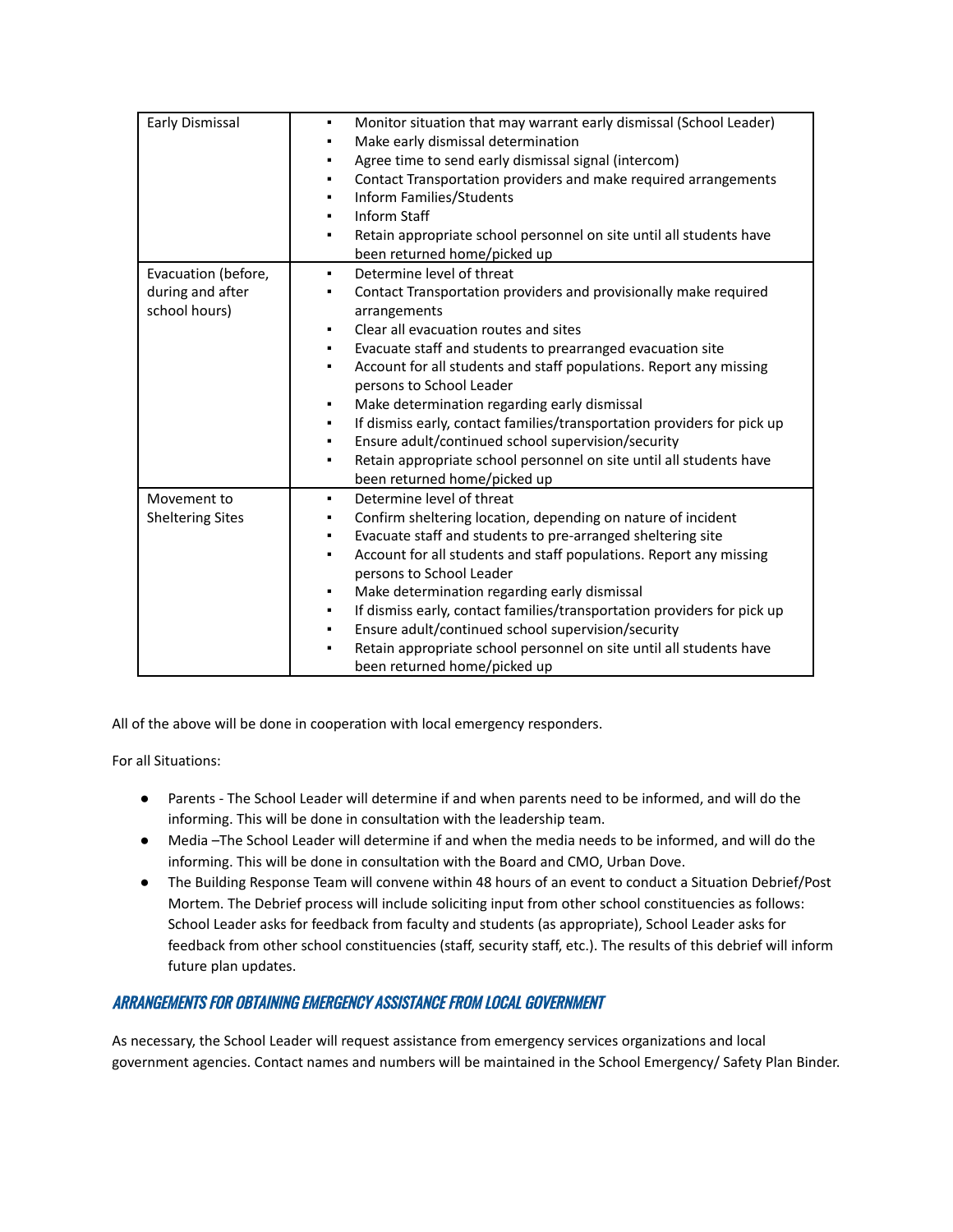Soft and hard copies of this contact information will be maintained by the School Leader and Director of Operations in their offices.

A record will be maintained of all Local Government Emergency Assistance requests and responses.

#### PROCEDURES FOR OBTAINING ADVICE AND ASSISTANCE FROM LOCAL GOVERNMENT OFFICIALS

As necessary, the School Leader will request advice and assistance from local government officials (borough and city) and agencies such as the Red Cross. Contact names and numbers for all relevant local government officials and agencies, and the Red Cross will be maintained in the School Emergency/ Safety Plan Binder. Soft and hard copies of this contact information will be maintained by the School Leader and Director of Operations in their offices.

A record will be maintained of all Local Government Officials and Agencies requests and responses.

#### SCHOOL (DISTRICT) RESOURCES AVAILABLE FOR USE IN AN EMERGENCY

The following school resources are available in case of an emergency:

- Cell Phone
- Two-Way Radios
- Tool Box
- First Aid Kit
- Flashlight
- Moving Carts

#### SECURITY OF CRIME SCENE

The Director of Operations (Building Response Team Leader) or designee is responsible for crime scene security and crime related evidence until relieved by law enforcement officials.

No item shall be removed, cleaned or altered without prior approval from the appropriate law enforcement agency.

Nothing in this section should be interpreted to preclude the rescue and aid of injured persons.

### **SECTION IV: RECOVERY**

UD Team Recovery (Post Incident Responses) will include, but not be limited to:

#### *Short term:*

- Mental health counseling for staff and students
- Building security
- Facility Restoration
- Post Incident Critique
- After the recovery stage of any incident, the UD Team Safety Team will conduct an internal Post Mortem that will include re-evaluations of violence prevention and school safety activities as appropriate to improve our plan. Updates to the Safety Plan will be made as appropriate.

*Long Term:*

● Mental health counseling for staff and students